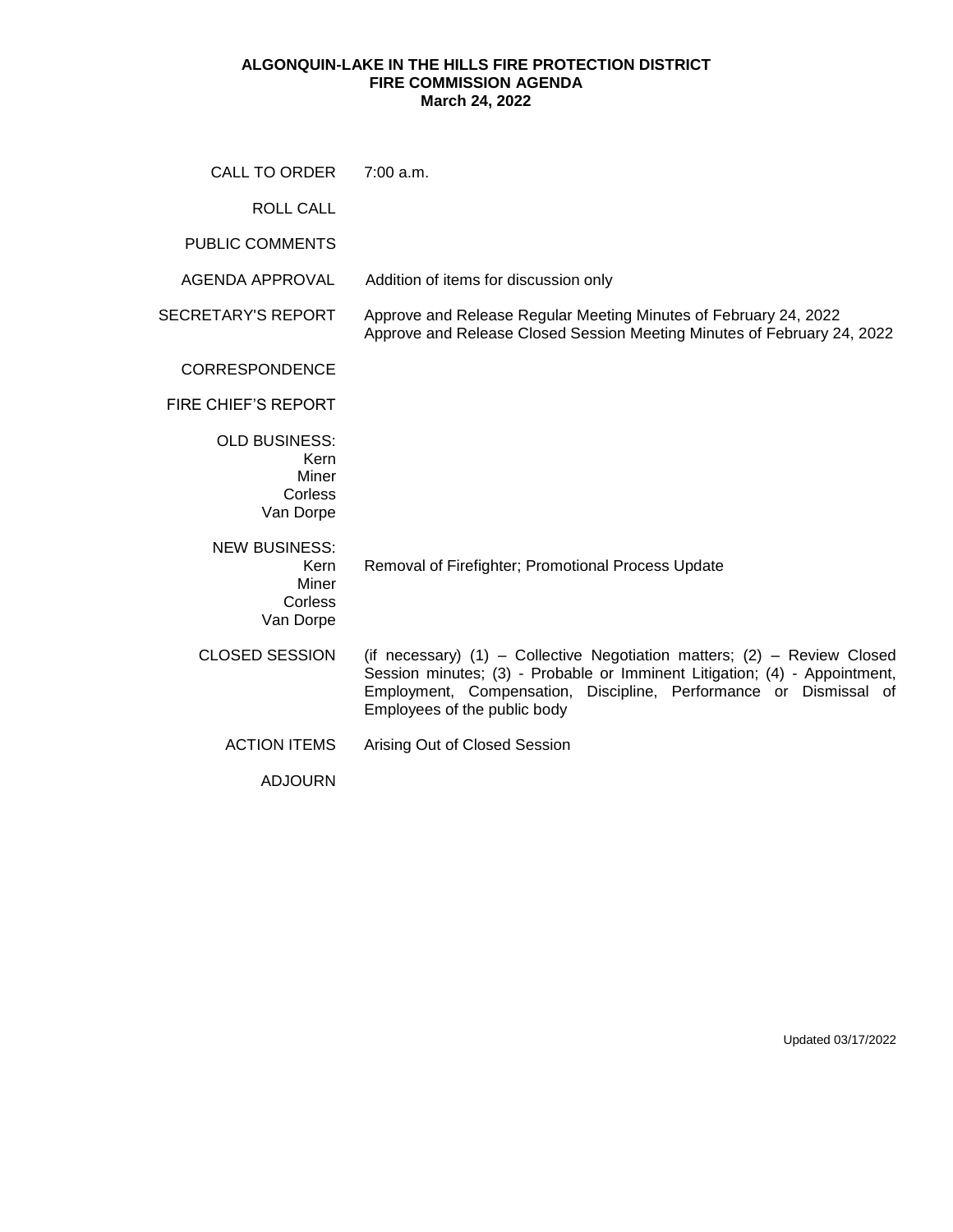## ALGONQUIN-LAKE IN THE HILLS FIRE PROTECTION DISTRICT

WWW.ALFPD.ORG



The meeting was called to order at 7:00 a.m. in the Conference Room at 1020 West Algonquin Road, Lake in the Hills, Illinois.

- I. **ROLL CALL –** The meeting opened with Commissioner Corless, Commissioner Miner, Chief Kern and Deputy Chief Knebl. Commissioner Van Dorpe joined via conference call.
- II. **PUBLIC COMMENTS –** None

1020 West Algonquin Road

Lake in the Hills. IL 60156 847.658.8233 | fax 847.854.2609

> III. **AGENDA APPROVAL –** A motion was made by Commissioner Corless to approve the agenda as presented and seconded by Commissioner Van Dorpe. Motion passed 3/0.

## IV. **SECRETARY'S REPORT –**

Commissioner Miner made a motion to approve and release the Regular Meeting Minutes of January 27, 2022 as written. Commissioner Van Dorpe seconded the motion. Motion passed 3/0. Commissioner Miner made a motion to approve and release the Closed Session Meeting Minutes of January 27, 2022 as written. Commissioner Van Dorpe seconded the motion. Motion passed 3/0.

- V. **COORESPONDENCE –** None
- VI. **OLD BUSINESS –** None
- VII. **NEW BUSINESS –** Chief Kern gave the Commission his Fire Chief's Report, Personnel Status and Promotional Process update. **Destruction of certain Closed Session Verbatim Recordings –** Commissioner Corless made a motion to direct staff to destroy recordings 18 months or older. Commissioner Van Dorpe seconded the motion. Motion passed 3/0.

VIII. **CLOSED SESSION –** Commissioner Van Dorpe made a motion to move to closed session. The motion was seconded by Commissioner Miner and the meeting moved to closed session at 7:05 a.m. For the purpose of:

• (4) Appointment, Employment, Compensation, Discipline, Performance or Dismissal of Employees of the public body.

The meeting moved back to open session at 7:13 a.m. With all still present and no decisions made.